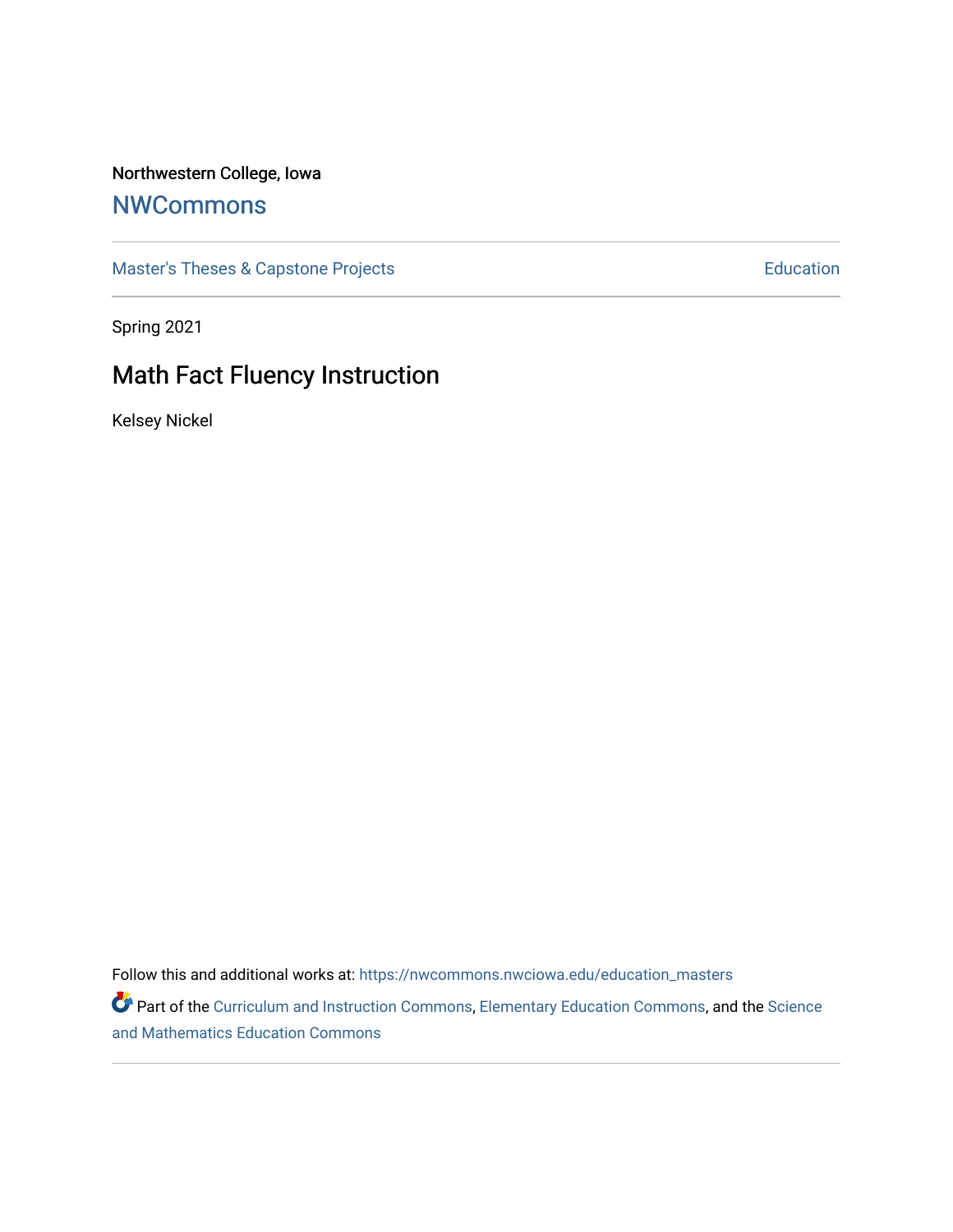Math Fact Fluency Instruction

Kelsey Nickel

Northwestern College

A Literature Review Presented

in Partial Fulfillment of the Requirements

For the Degree of Master of Education

Dr. Theresa Pedersen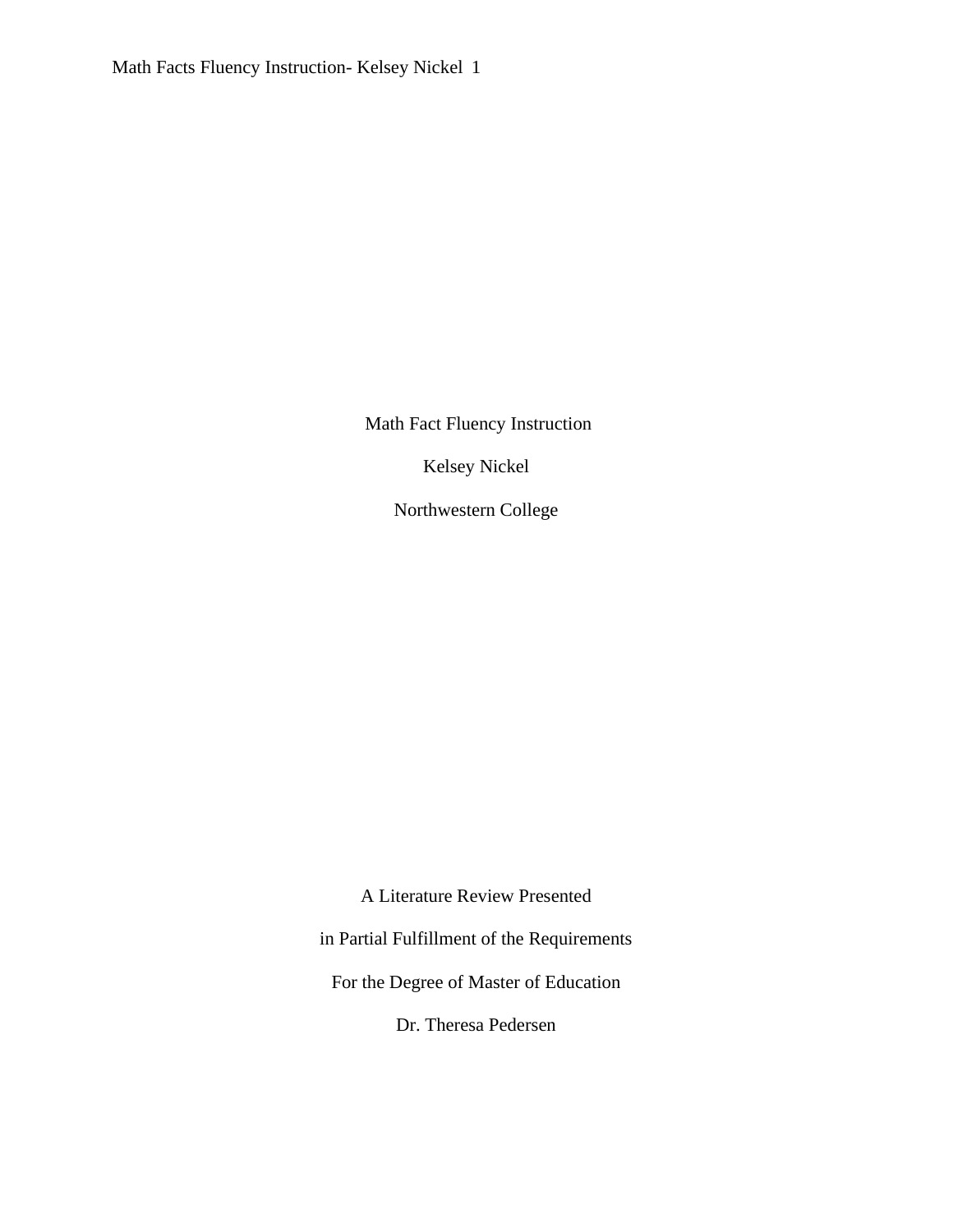#### Abstract

This literature review investigates the purpose and importance of math facts instruction at the elementary level. Being able to know basic math facts both fluently and accurately is the foundation of mathematics education. There has been research showing the lack of math facts knowledge for the students in the United States compared to their peers in other countries. Math curriculum does not focus on math facts instruction enough to achieve mastery without the use of supplemental strategies. There has been research done on the strategies to study the effectiveness. These strategies include rote memorization strategies, computer assisted instruction, educational games, and manipulatives.

*Keywords: math facts, fluency, intervention strategies*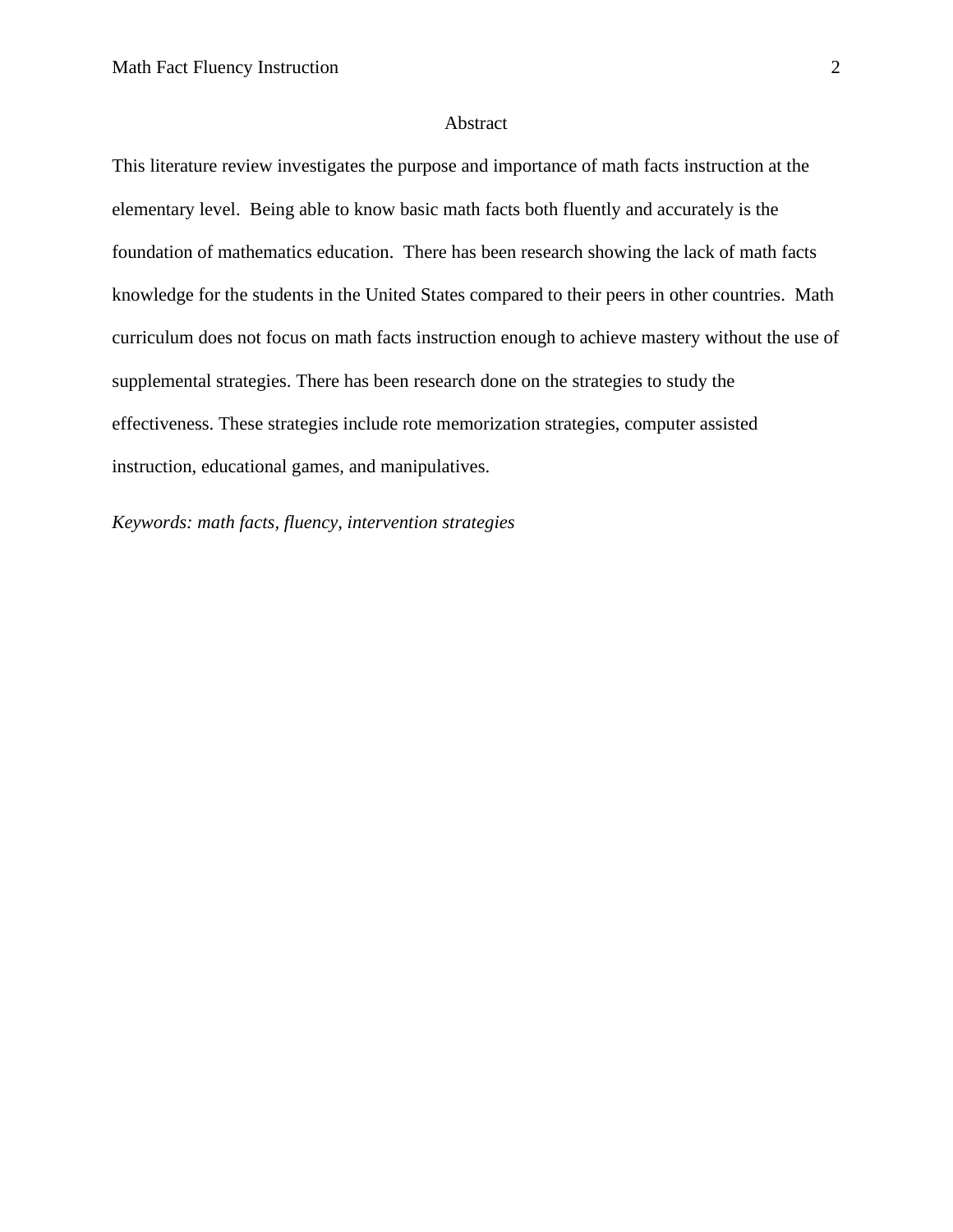## **Table of Contents**

| Review of the Literature |
|--------------------------|
|                          |
|                          |
|                          |
|                          |
|                          |
|                          |
|                          |
|                          |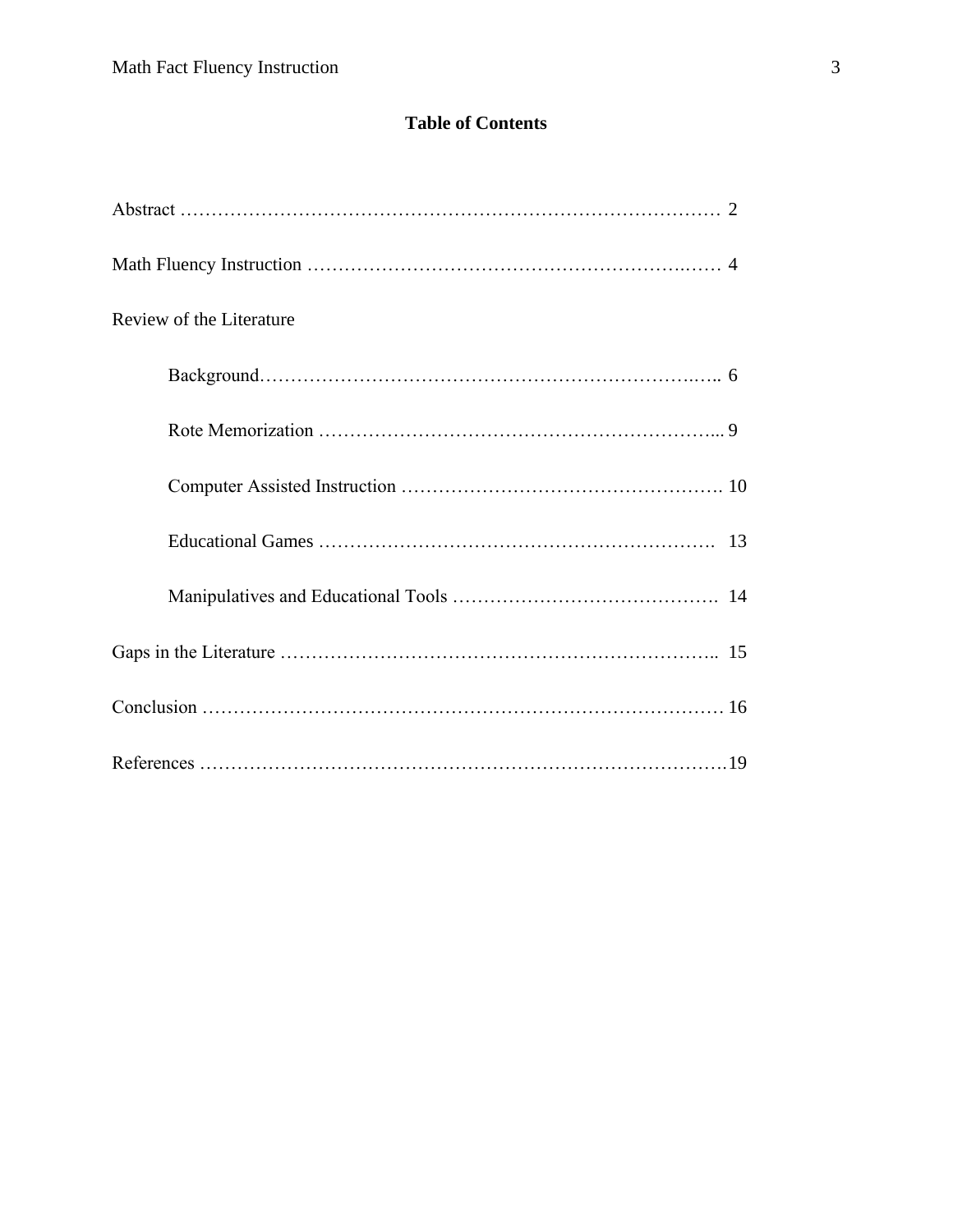#### **Math Facts Fluency Instruction**

In elementary school, a strong foundation in reading and mathematics is key for future successes. In the subject area of mathematics, math facts are an important building block for both teachers and students to build upon in the later elementary grades. The National Mathematics Advisory Panel reports that the nationwide proficiency scores have improved, but math proficiency continues to decrease as students move from grade to grade. (Berrett & Carter, 2018) Math fluency is the foundation of more difficult and abstract math concepts that are introduced in later grades.

Hawkins, Collins, Hernan, & Flowers (2017) define fluency as being able to locate an answer to a problem both quickly and effortlessly. This is achieved when the answer is already memorized or when the student knows how to use an efficient strategy to calculate the answer. Elementary mathematics curriculum has been critiqued for not providing enough supplemental math facts instruction. The extent to which math materials focus on learning math facts can vary, but teachers can supplement with effective strategies to help build the students' overall math fact fluency. (Hawkins et al., 2017) Strategies and interventions can help teachers provide effective and efficient activities for their students to build upon their math fact fluency.

It is important to have a foundation of strong math facts fluency to better prepare students for complex problems. Many students that are not proficient in more advanced mathematical concepts lack the fluency that is needed to solve these problems. (Burns, Ysseydyke, Nelson, & Kanive, 2015) The problem is finding the most effective and efficient strategies to help students reach mastery with their math facts. Students need to be motivated and engaged in their learning for this process to be truly effective. (Spangenberg & Roberts, 2020) Denham (2013) says that if students do not develop and maintain math facts in the early elementary grades, then they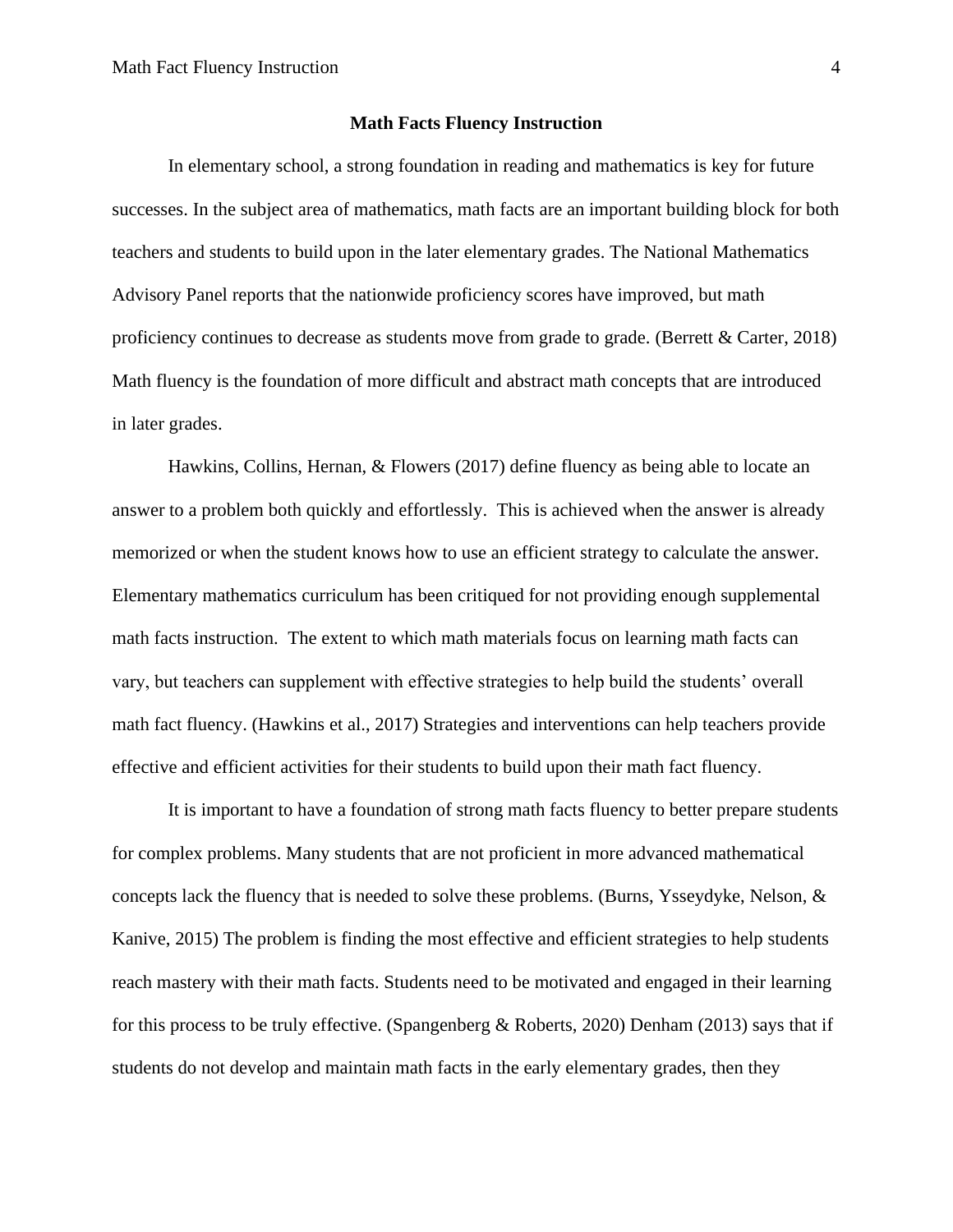typically struggle with the math concepts that are introduced in the later grades. The research by Denham (2013) stressed the importance of having math facts be fluent to help students learn harder math concepts. There are numerous strategies that can help students be motivated and engaged to learn their math facts quickly and accurately. These strategies include traditional rote memorization strategies such as flashcards, technology and digital tools, educational math games, and the use of educational tools, such as manipulatives.

This literature review focuses on the importance of teaching basic math facts and the long-term effects this has on learning math. There are many interventions and instructional strategies that can be used in addition to the math curriculum that is used daily in the classroom. There was research done by Mononen & Aunio (2016) and Martin et al., (2019) on the effectiveness that these strategies have on the fluency of math facts. Some of these strategies include basic rote memorization techniques such as flashcards, using technology and digital tools, playing math games, and using educational tools such as manipulatives. The research also showed effects these intervention techniques had on students both in the short-term and in the long-term of their education.

Sources obtained from DeWitt Library at Northwestern College included both peerreviewed and scholarly articles. Most of the articles were published in the last ten years. This review attempts to find out why is it important to learn math facts and what the most effective strategies are to help students reach fluency with their math facts. There has been more research done in reading fluency compared to math fluency, however, there are many correlations between the two content areas. (Wise, et al., 2010)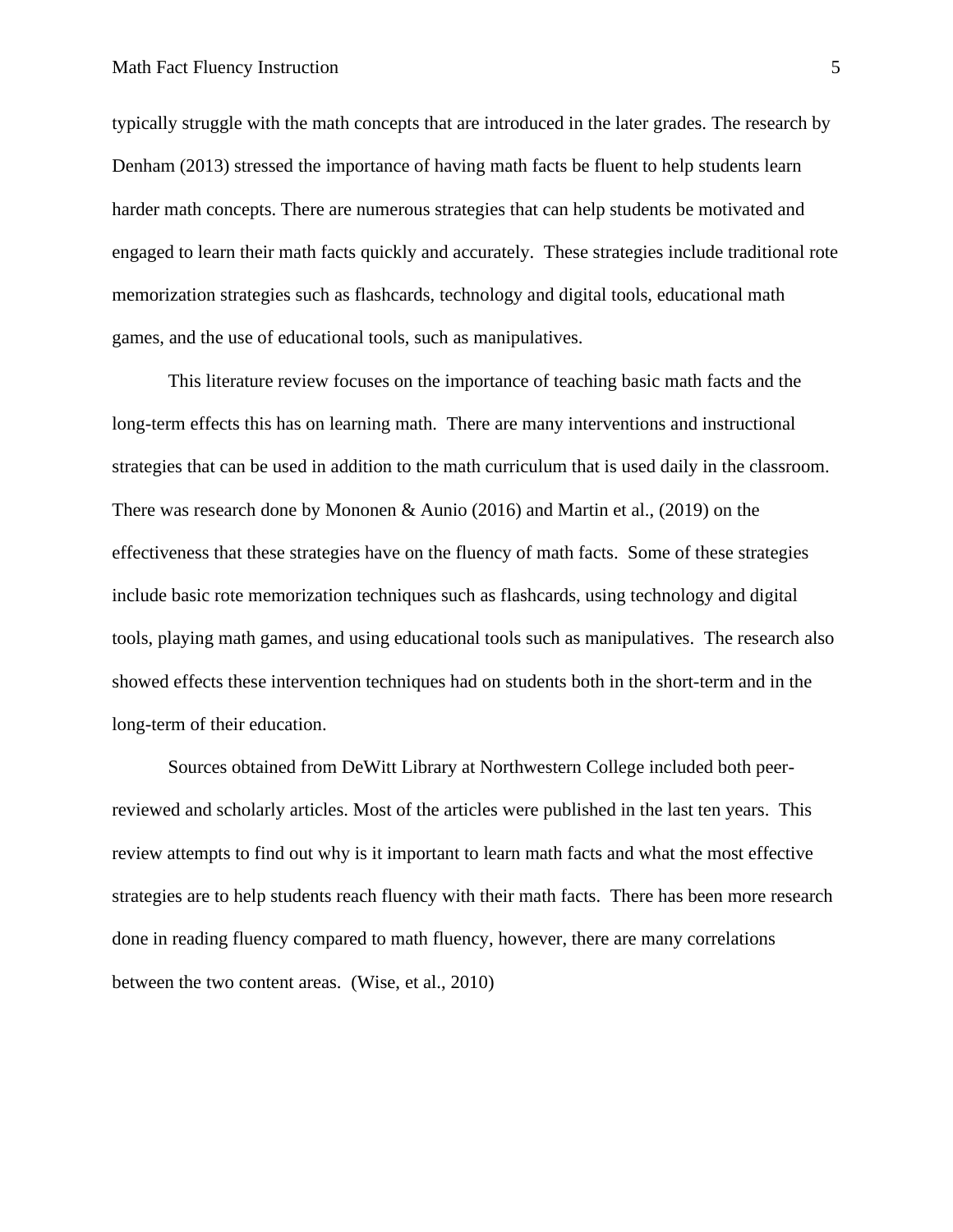#### **Review of the Literature**

#### **Background of Mathematics Education**

Mathematics and reading are at the foundation of curriculum in the elementary school grades. However, math facts fluency might not be the focus of the instruction. Students need to be taught math facts as a part of their early education. (Denham, 2013) Research has shown that the United States has a history of performing weaker than other countries on standardized tests, especially in the content area of mathematics. (Rave & Golightly, 2014) "Since the 1960's international comparative studies have consistently demonstrated that students in the USA lag behind students in other developed countries in mathematics performance." (Ma & Ma, 2014) Researchers have been conducting studies, especially in the last decade to come up with solutions as to why American students are continuing to perform lower than their international peers on mathematics standardized tests. (Parkhurst, et al.,; Rave & Golighly, 2014; Ma & Ma, 2014)

One of the overall themes in the research was the importance of teaching math fact fluency at the elementary level. Poncy, Duhon, Lee,  $\&$  Key (2010) say that an important instructional piece to most mathematics curriculum is the ability to give students opportunities for repeated practice on their math facts. Repeated practice of math facts is often labeled as math fact fluency. Fluency is the ability to recall an answer to a math problem both accurately and quickly. (Musti-Rao & Plati, 2015) Research conducted by McTiernan, Holloway, Healy,  $\&$ Hogan (2016) showed that students need the foundation of math fact fluency to help and support them with more difficult math tasks for their future. In this study, the researchers found that second grade students' fluency scores of one digit math problems significantly correlated with their score on a mathematical competency assessment. Having fluency with basic math facts is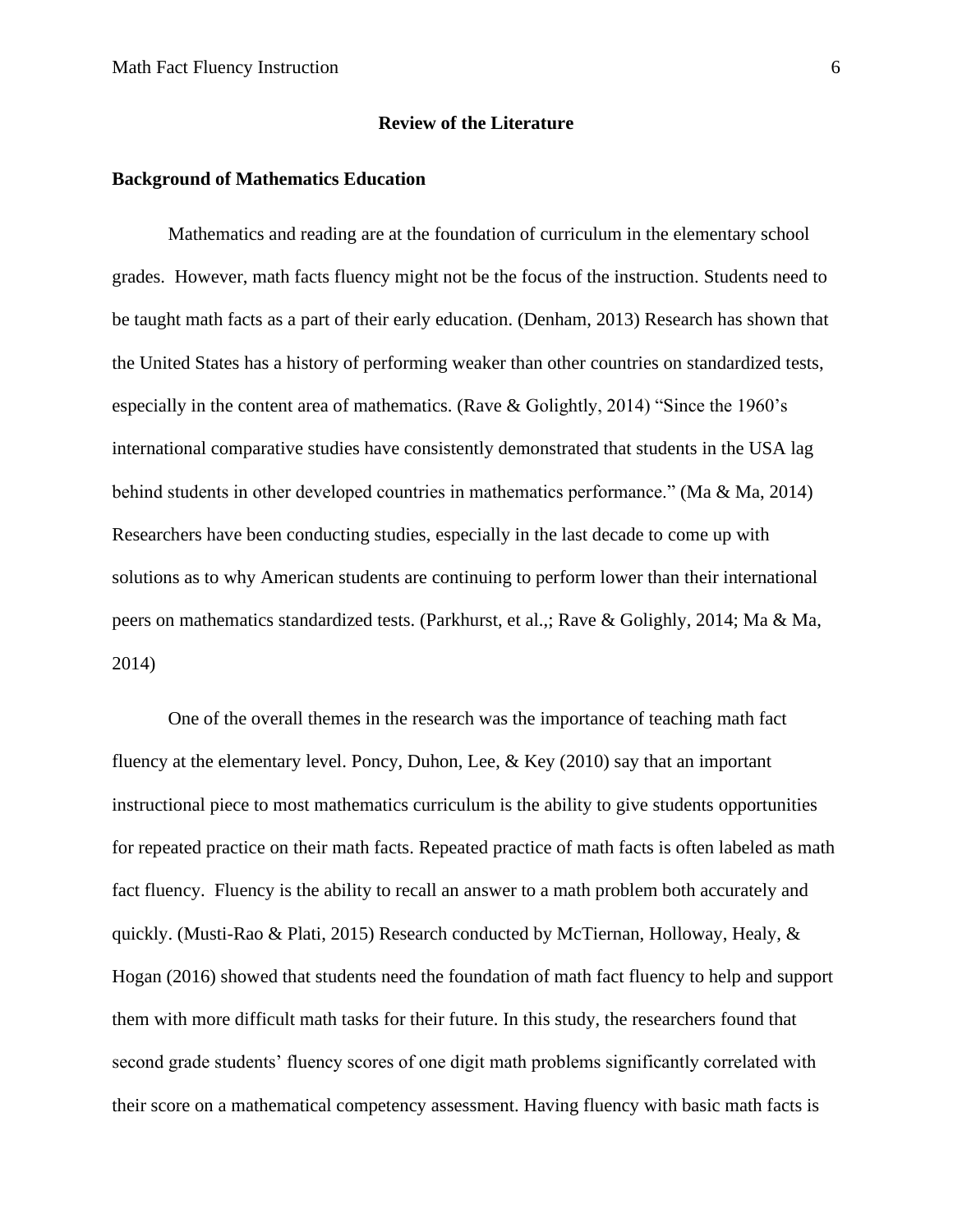important to complete more difficult mathematics problems in the future. (Musti-Rao, Lynch,  $\&$ Plati, 2015)

Basic math facts that include addition, subtraction, multiplication, and division are the basis of other more complex mathematical tasks. By being fluent and accurate with math facts, it has been shown to help better prepare students for these concepts. (Liu, Kallai, Schunn, & Fiez, (2015) "Being secure with important mathematical procedures gives students increased power to tackle more complicated mathematics at a more conceptual level, since automating skills frees up mental capacity for being creative." (Foster, 2018) Similar to decoding skills being the foundational skill for literacy, math facts are the foundation for the area of mathematics. It has been proven that having math facts automatic, it allows students to focus more on the problemsolving aspect of learning concepts in math. One of the primary benefits of getting math facts to being automatic is being able to reduce the working memory load. (Liu et al., 2015)

Even with the research that has been conducted by multiple researchers stating how important math facts fluency is for elementary school students, math curriculum that is being used in classrooms do not allow the most effective instruction for basic math facts. (Musti-Rao, Lynch, & Plati, 2015; Berrett & Carter, 2018) There is an overall understanding that fluency is an important skill for elementary students to learn, but not many of the available curriculum provide enough practice for students to attain quick and effective recall of math facts. (Musti-Rao & Plati, 2015) Elementary school math curriculum, especially in the older grades, assume that students know their math facts fluently and no longer need to focus on the memorization of these facts. The focus of mathematics instruction switches to more complex math concepts in the older grades, whether students are fluent with their basic facts or not. Students that have not achieved math fact fluency are going to tend to struggle more with grasping some of these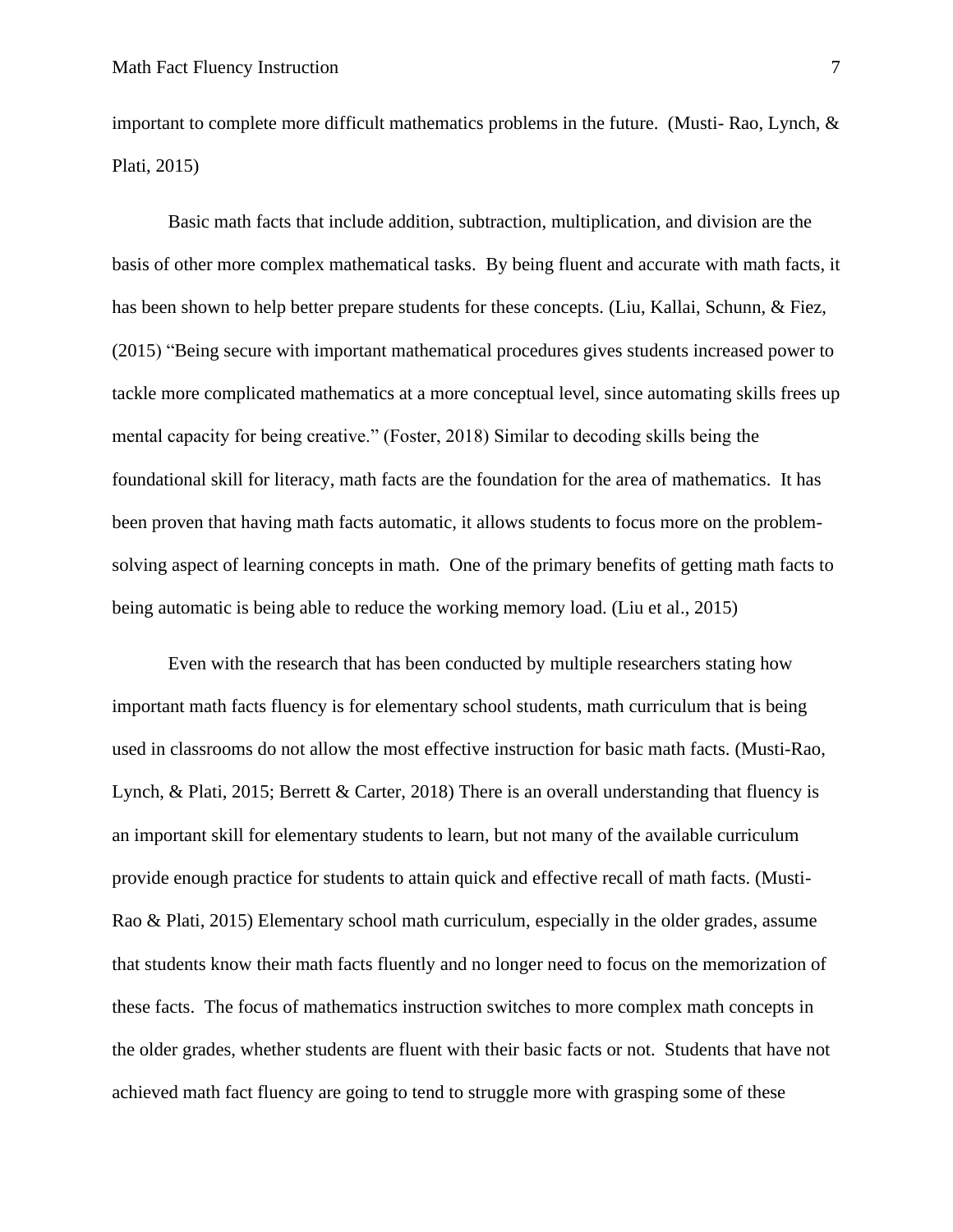concepts compared to their peers who have achieved fluency with their basic math facts. (Berrett & Carter, 2018) Denham (2013) states that after fourth grade, children typically transition from procedure concepts such as facts to more expressive forms of mathematics such as algebra and geometry.

Since most of the current math curriculum do not include enough instruction on basic math facts, it becomes imperative for educators to supplement with interventions and additional activities. There are multiple studies that researchers have done to see the effects they have on students learning their basic math facts. (Hawkins et **a**l**.**, 2017) Some of the most common and effective strategies to gain fluency are rote memorization techniques such as flashcards, using computer and digital tools, educational games, and using mathematical manipulatives and educational tools.

Students need to be motivated and engaged with what is being learned to have more success in retaining the information and committing the knowledge to their memories. Research by Hawkins et al., (2017) shows that drill and practice activities such as flashcards and many of the strategies in elementary mathematics curriculum has not shown to be as effective as computer assisted instruction. These activities also showed a decrease in engagement for students and an increase in less effective strategies such as finger counting. The same students showed an increase in math facts fluency when using computer assisted instruction.

In a similar study done by Spangenberg & Roberts (2020) showed that when students were engaged and motivated in learning mathematics, they were more successful in both math facts and difficult math concepts. Some of the reasons stated for this lack of motivation included a lack of attention, irrelevance to mathematics, and low confidence in mathematics. When students were motivated to learn math, it was shown that these students performed better on a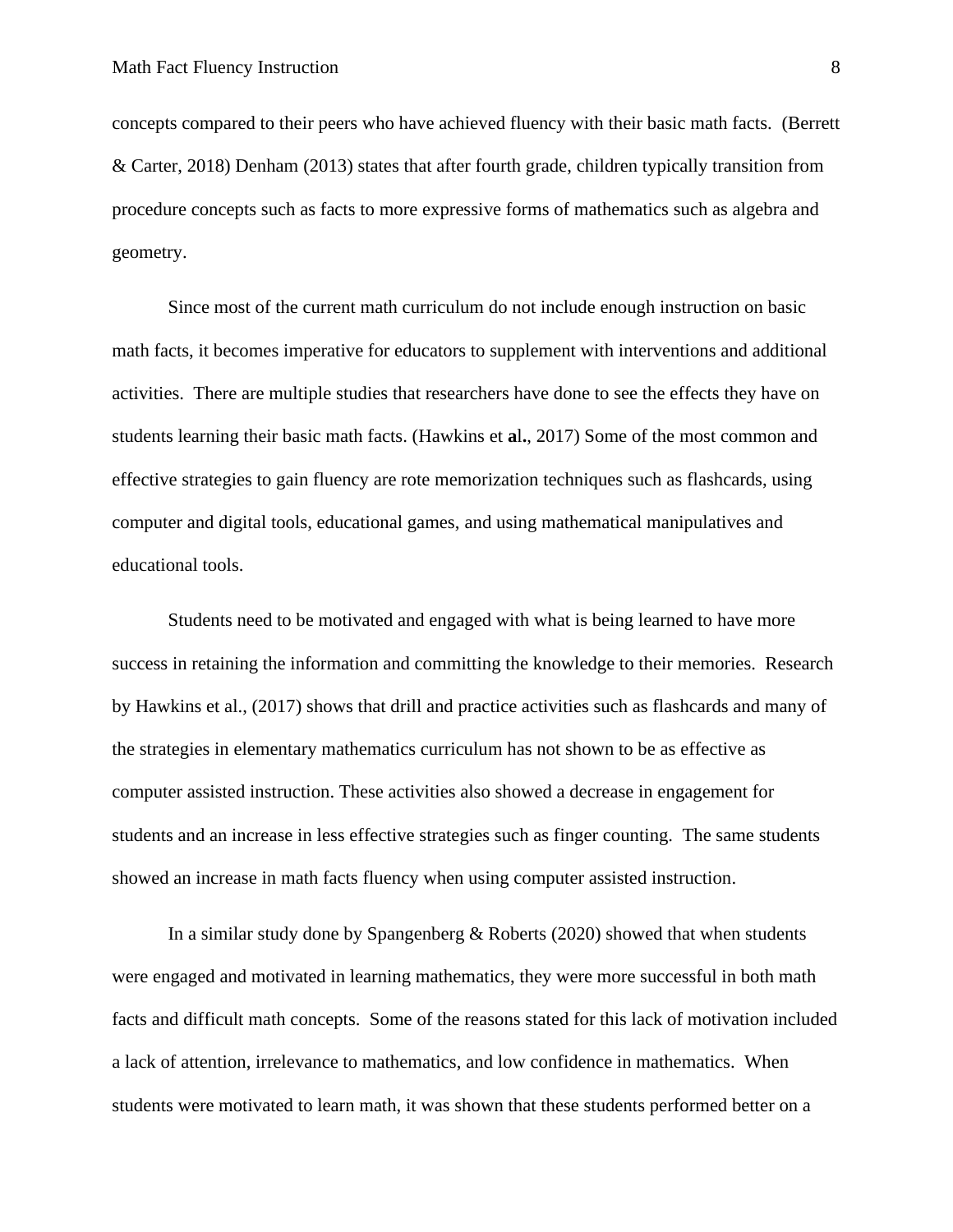variety of math problems and possessed the ability to persevere even when the problems became challenging (Spangenberg & Roberts, 2020).

#### **Rote Memorization Strategies**

A strategy that is often used in elementary schools to work on gaining accuracy and fluency is rote memorization or simply just memorizing and recalling the answer. Flashcards are one of the most used rote memorization strategies. The research study conducted by Denham (2013) suggested that literature is in support of rote memorization because it helps with the basic recall of multiplication, but also cautioned that if teachers only focus entirely on memorization of facts that it may hinder the ability for students to transfer this knowledge to other mathematical concepts.

Most of the research focused on both the positives and negatives of using rote memorization strategies, such as flashcards. A focus of a research study by Burns, Ysseydyke, & Nelson (2015) looked at the number of repetitions or multiple tries it took to reach mastery of math facts. Certain numbers such as four, six, seven, and eight, when included in multiplication facts required more repetitions than facts that included a two or a three. Burns, Ysseydyke, & Nelson (2015) also concluded that students with lower math skills required significantly more repetitions than more skilled students. This research also showed that the number of practice attempts needed to secure mastery decreased as the grade level of the student increased. The students' grade and math skill level affected the math fact scores for the participants.When using rote memorization strategies, the main objective is to provide multiple tries and attempts for each student for each problem to acquire mastery. By being able to store basic math facts in memory, students can be more likely to develop other skills that may be necessary for solving more complex math problems including abstract mathematical concepts. (Burns, Ysseydyke, &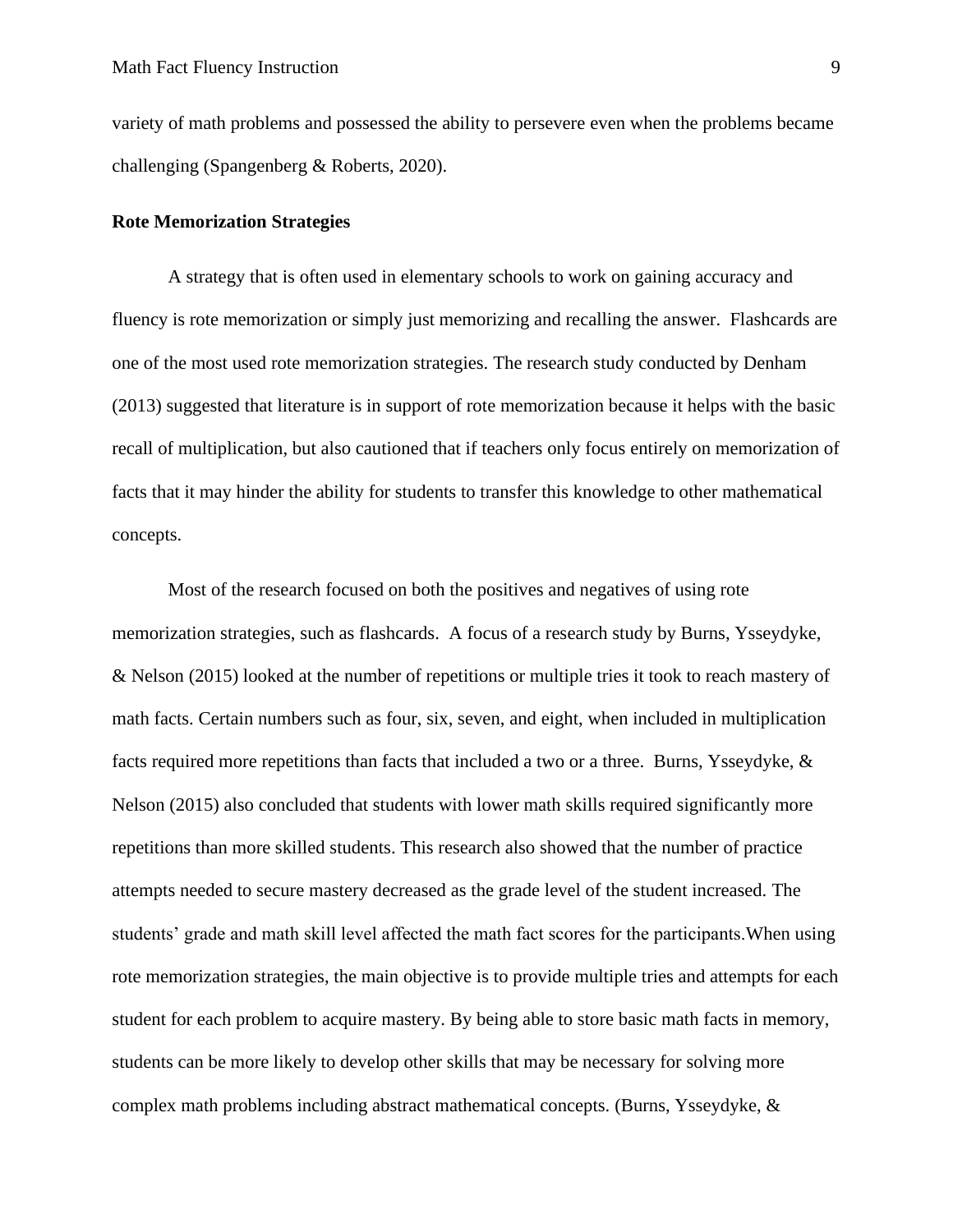Nelson, 2015) Denham (2013) stresses the importance of having math facts fluent by the end of fifth grade for the students to be able to transfer their math facts into memory to use with other mathematical ideas. A common rote memorization strategy that is used in schools is flashcards. The use of flashcards has been known as an effective strategy in assisting students with getting math facts both fluently and accurately. Recent research done by Berrett and Carter (2018) showed that some other strategies, such as computer assisted instruction might be more effective due to the increased need for instructional strategies to be more motivating and interactive for students. Flashcards might not be able to provide as many opportunities to differentiate as digital tools can. The effectiveness of the flashcard strategy has not been researched in depth to see the overall efficacy of rote memorization strategies, such as flashcards. Flashcards have been a common strategy for a long time; however, its use is often unsystematic, and its effectiveness and efficacy has not been fully evaluated. (Skarr, et al., 2014) McGee, et al., (2017) states that automaticity drills that are quickly learned through rote memorization strategies does not necessarily relate to the conceptual mathematical understanding shown through standardized testing.

#### **Computer Assisted Instruction**

One of the most studied and researched strategy, especially in modern educational times, to better help and support students with gaining their math fact fluency is using computer assisted technology. In the modern and digital world, these strategies are at the forefront of the research that is being conducted as to which intervention techniques are the most effective. The students that educators are teaching today are growing up with access to technology at their fingertips, so intervention strategies that involve technology might be the most effective. Math fluency development is one area where technology can be especially useful due to the many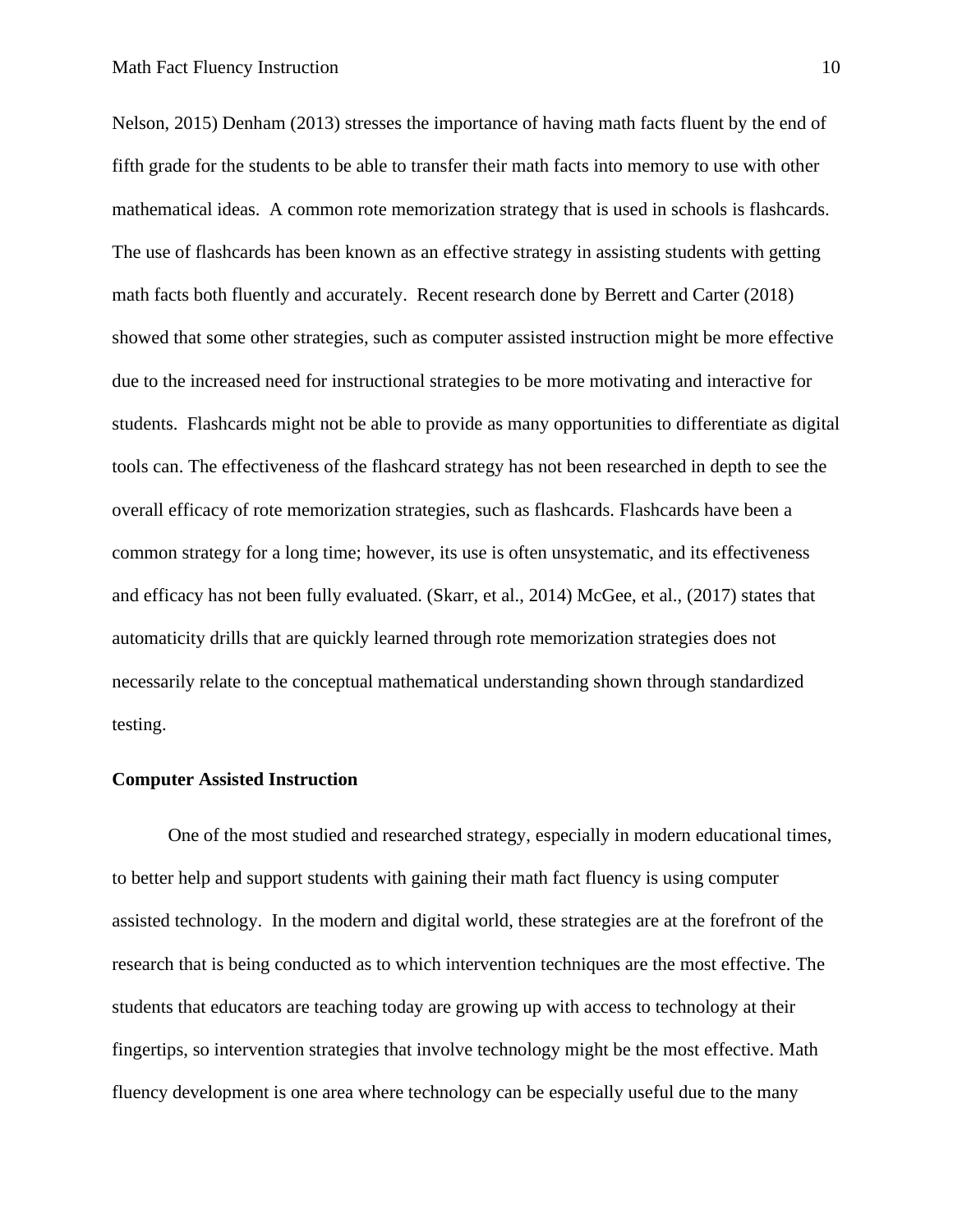components that can be integrated into math technology programs. (Rich, Duhon, & Reynolds, 2017) Students can connect easily with computer-assisted instruction because it is relatable and can meet the student at their own instructional level.

Technology can also provide accommodations and modifications that students need. Crawford, Higgins, Huscroft- D'Angelo, & Hall (2016) completed a study that showed that computer assisted instruction programs have evolved from drill and practice activities to more motivating and engaging strategies that can reach different students at various levels of mathematics. Computer assisted instruction can supplement the math curriculum that teachers are already using in the classroom.

Rich, Duhon, & Reynolds (2017) suggested to educators to add both traditional paper and pencil strategies along with computer assisted intervention programs to support students of all mathematical levels to improve math fact fluency. Computer games have improved in the last decade with audio, video, and graphics that can be even more motivating and interactive for students. These games and strategies can be adapted to meet the students at their own instructional level and can include the students' likes and interests.

A research study conducted by Spangenberg & Roberts (2020) showed when students were motivated to learn mathematics, it was more likely that there was going to be an increase in participation by the students in the classroom. Students are going to be more interested in what they are learning when they are motivated. When students are interested in what they are being taught, they are more likely to apply this knowledge in all aspects of their learning. Using digital games to help students become fluent with their math facts helps students be more motivated and encouraged to continue learning and practicing their facts.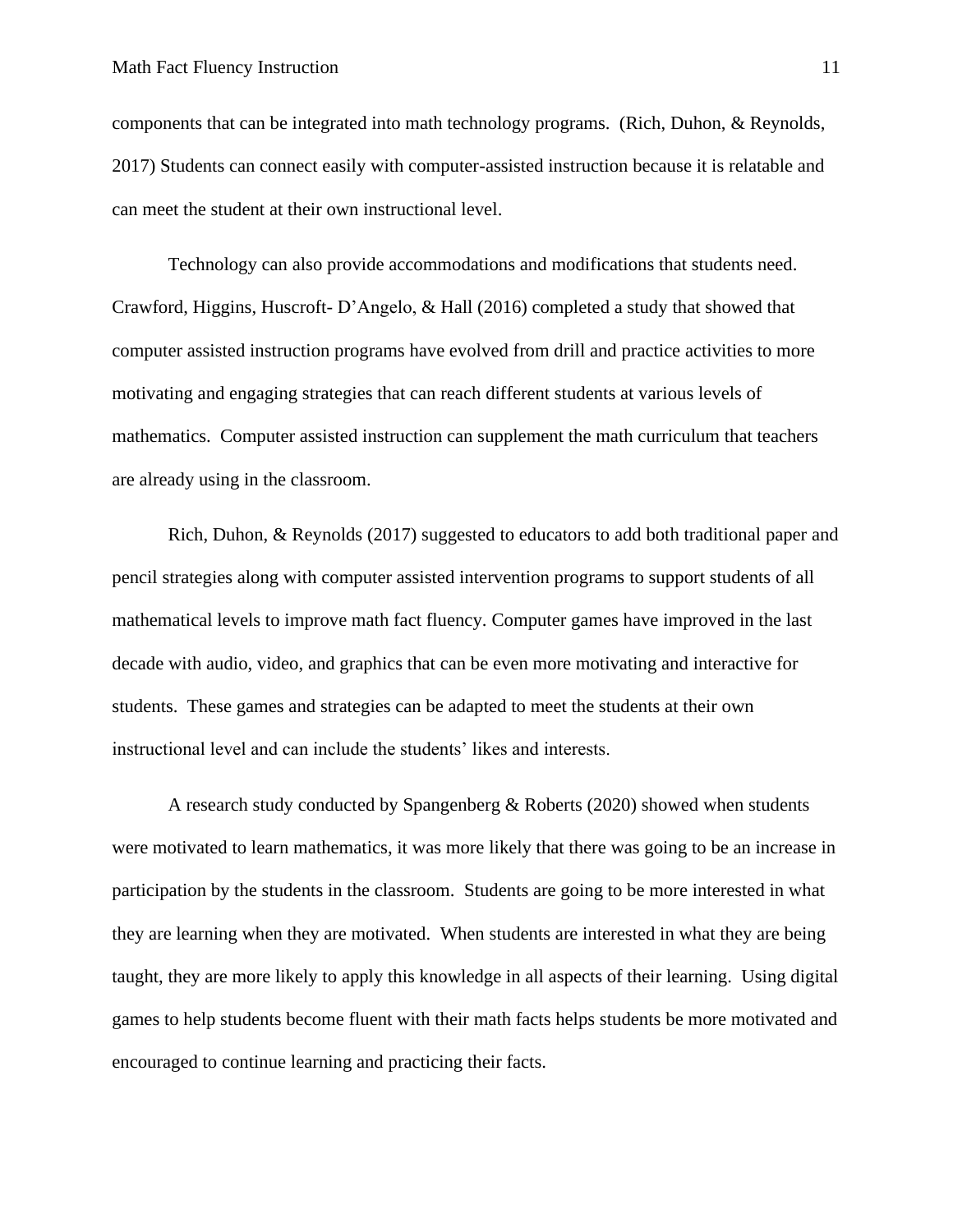Computer assisted instruction in mathematics is mostly used for intervention and remedial situations in the classroom. Students need to receive direct instruction on math concepts and facts but also receive supplemental support on more specific topics that each individual student might be struggling with. The more motivated the students are, the more positive effects the intervention strategies are going to have.

To develop both accuracy and fluency of math facts, students need to be able to transfer their math facts knowledge into their long-term memories and be able to retrieve and use the information at the appropriate time. (Hawkins et al., 2017) Research has shown that students have shown improvements in their mathematics facts when using electronic and digital support tools. The use of these support tools is being mostly used during intervention time and not during core math instruction. In a research study conducted by Crawford, Higgins, Huscroft-D'Angelo, & Hall (2016) computer-based instruction for mathematics was found to be slightly more effective for students than traditional face-to-face instruction.

Computer games can also be more personalized and individualized for the students than some of the core instruction that is typically used in the classroom. This is extremely important for students that are in special education or gifted and talented programs. These students may require some additional modifications or accommodations that a computer game can provide easily that some core math curriculum cannot do. By adding in additional computer-based instruction strategies, this may offer teachers some needed resources that are going to help meet the needs of diverse students. (Rich, et al., 2017)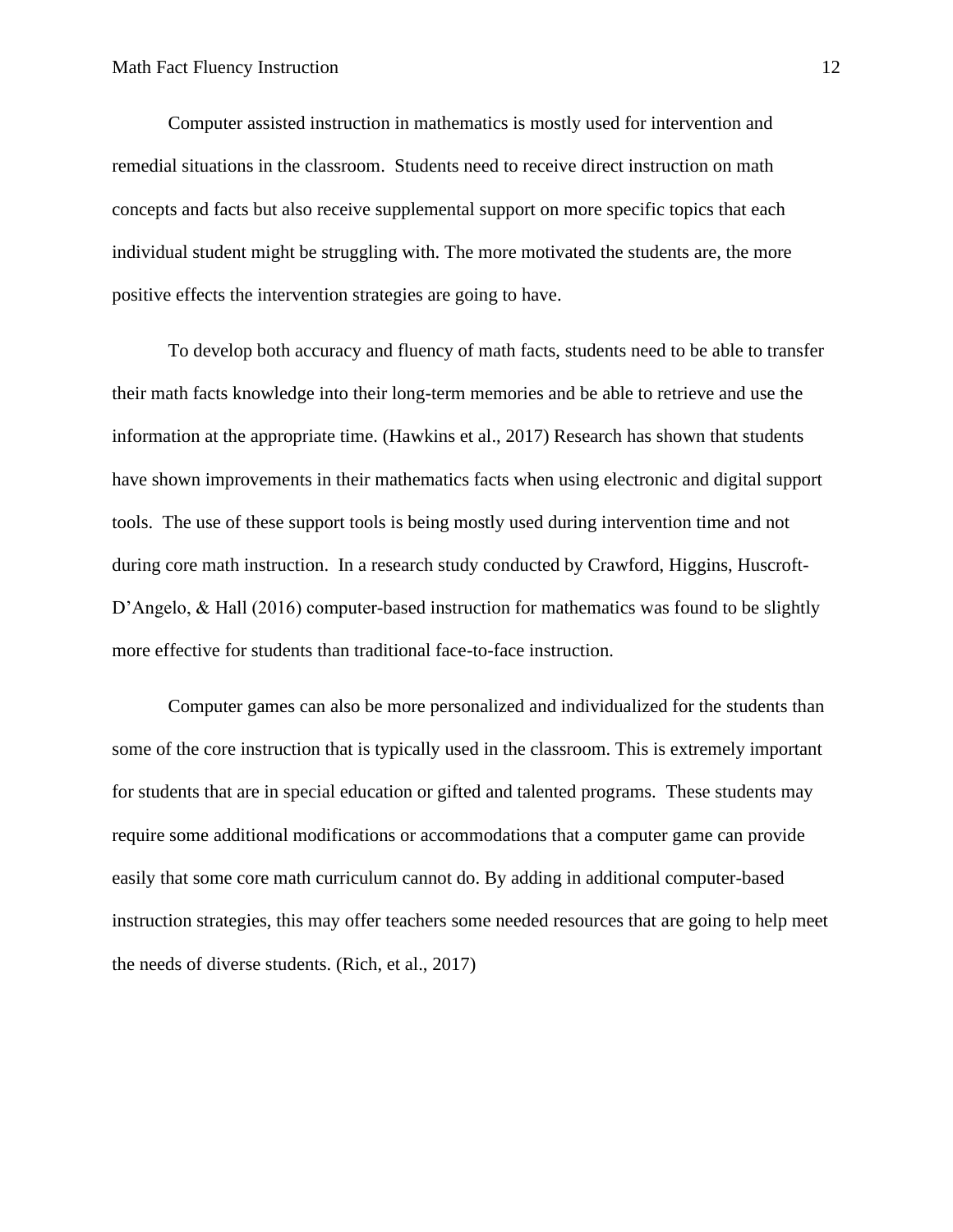#### **Educational Games**

Educational games are shown to be effective and motivating for students to learn math facts. Games, whether digital or not, can be motivating and engaging to students and help students want to learn and practice their math facts more willingly. There is a bright future for educational games for educational and research purposes to study cognitive development in students. (Maas & Nyamsuren, 2017) Educators are not just teaching students using paper and pencil strategies anymore but trying to have more hands-on and interactive learning experiences for students, such as educational math games. Games also provide students with a competitive aspect that most children enjoy and give the students a chance to succeed. Teachers can personalize the learning environment for the student by utilizing an educational game as an intervention technique or instructional strategy. Musti-Rao, Plati, & Lynch (2015) states that if the technology and digital tools are being used skillfully and systematically in the classroom, there is going to be an increase in the students' motivation to learn mathematics.

Motivation is key to helping students want to learn and to be able to take what they are learning and being able to transfer the information to memory. To reach fluency with math facts, students need to be motivated to get this knowledge into long term memories which helps students work on more difficult math concepts. Research done by Killi, Ketamo, Kowisto, & Finn (2014) showed that educational games need to be designed with the student in mind with including competitive and motivational components. The difficulty level can be adjusted to better serve the individual student at their instructional level. Motivation can be an important aspect of learning which can influenced by the difficulty of the educational game. (Vanbecelaere, et al., 2020) Learning can become even more interactive and fun for students when they are able to combine playing a game with technology and be successful.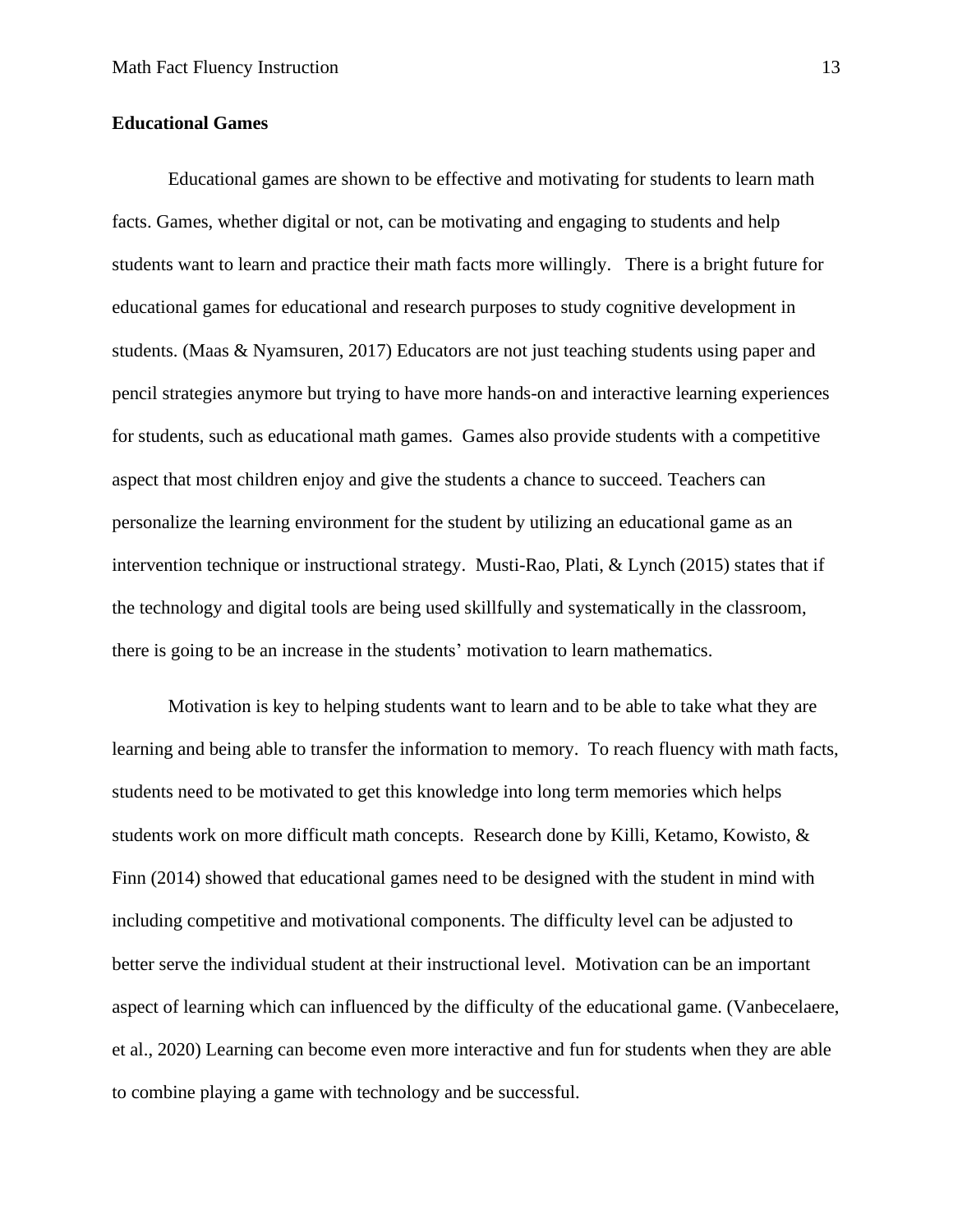Today's students learn and view the world differently than students did even a decade ago which leads to the instructional strategies that are now being used in the classroom. "They prefer play over work, fantasy over reality, immediate payoff over patience, active learning over passive learning, and working in concert with their peers, and they view technology as their friend." (Denham, 2013) Students are also familiar and comfortable with games and game-like elements in various parts of their life and transitioning this to their education is a natural progression. Most students enjoy the competitive nature that games have included. By adding in educational elements, it is going to motivate the students to learn their math facts. In a research study conducted by Rai & Beck (2012) it showed it is more likely that games will be more effective if the game characteristics such as the setting and roles of the player overlap with specific instructional goals. By adding in these known and familiar elements to an educational game, students became more interested and engaged in what they were learning which led to students learning their math facts more effectively.

#### **Manipulatives and Educational Tools**

Another common instructional strategy that educators use in their instruction of basic math facts are manipulatives and other educational mathematical tools. Students need to know and understand the purpose and use of these mathematical manipulatives for them to be useful to the students' mathematics education. Different manipulatives serve different purposes at different times for different grade levels of students. These purposes need to be explained in detail to both students and teachers to match the educational tool to the educational purpose. (Adendorff, Mntunjani, & Slyepu, 2018) In a research study by Adendorff, Mntunjani, & Slyepu (2018) showed that working with concrete materials and manipulatives helped students be able to decompose complicated concepts to the students' current level of understanding and improved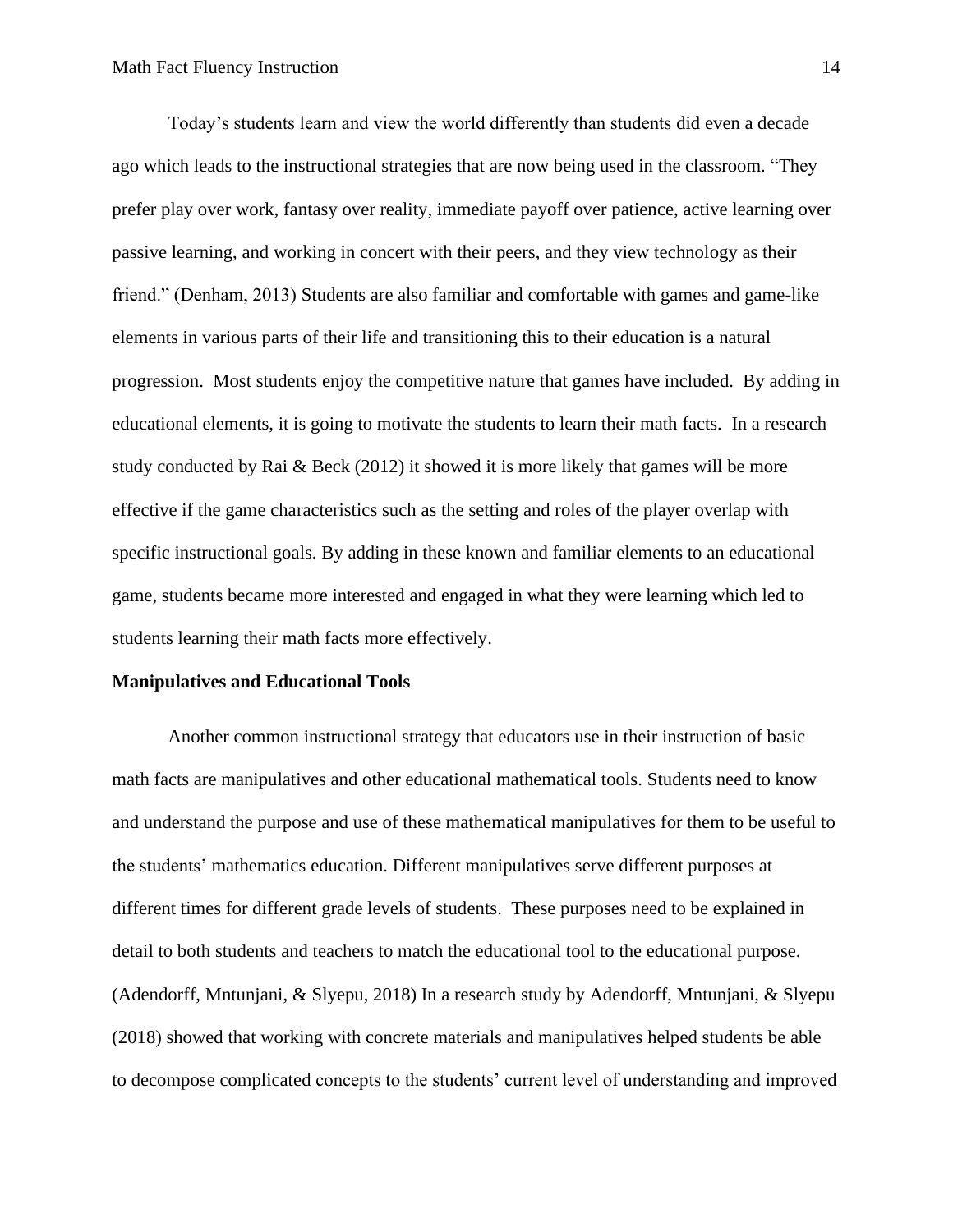the overall performance on mathematical tasks. Crawford, et al., (2016) showed that students with lower math skills showed a greater need and attachment towards educational tools and the higher math skilled students relied on these educational tools less.

Students are also shown and taught how to use various instructional mathematical tools such as calculators to help promote fluency and automaticity of basic math facts. These tools have mixed reviews on whether they help or hinder the understanding of math facts for students. Some students can be too reliant and attached to these tools that it hinders them being able to take these math facts into their working memory. The goal is to be able to transfer math facts their long-term memories and research is mixed whether educational tools truly help with this goal.

A research study done by Crawford, et al., (2016) showed mathematics tools being evaluated to see which were the most effective for students and which tools were preferred by the students to assist them with their mathematics. Students were given access to a wide array of electronic mathematical tools and the findings showed that the calculator had an overall negative effect on the students' overall math score. In contrast, being able to use the notepad function on a computer or tablet, showed a positive impact on the students' scores. The authors find that even though the calculator showed a negative impact on the test scores, it was still the most popular tool chosen by the students. The calculator is shown to take more time to use to solve a math problem as compared to taking a fact from a student's memory and being able to correctly answer the problem.

#### **Gaps in the Literature**

There are some gaps in the literature focusing on using technology over traditional paper and pencil strategies. Typically, the older articles discuss more of the paper and pencil strategies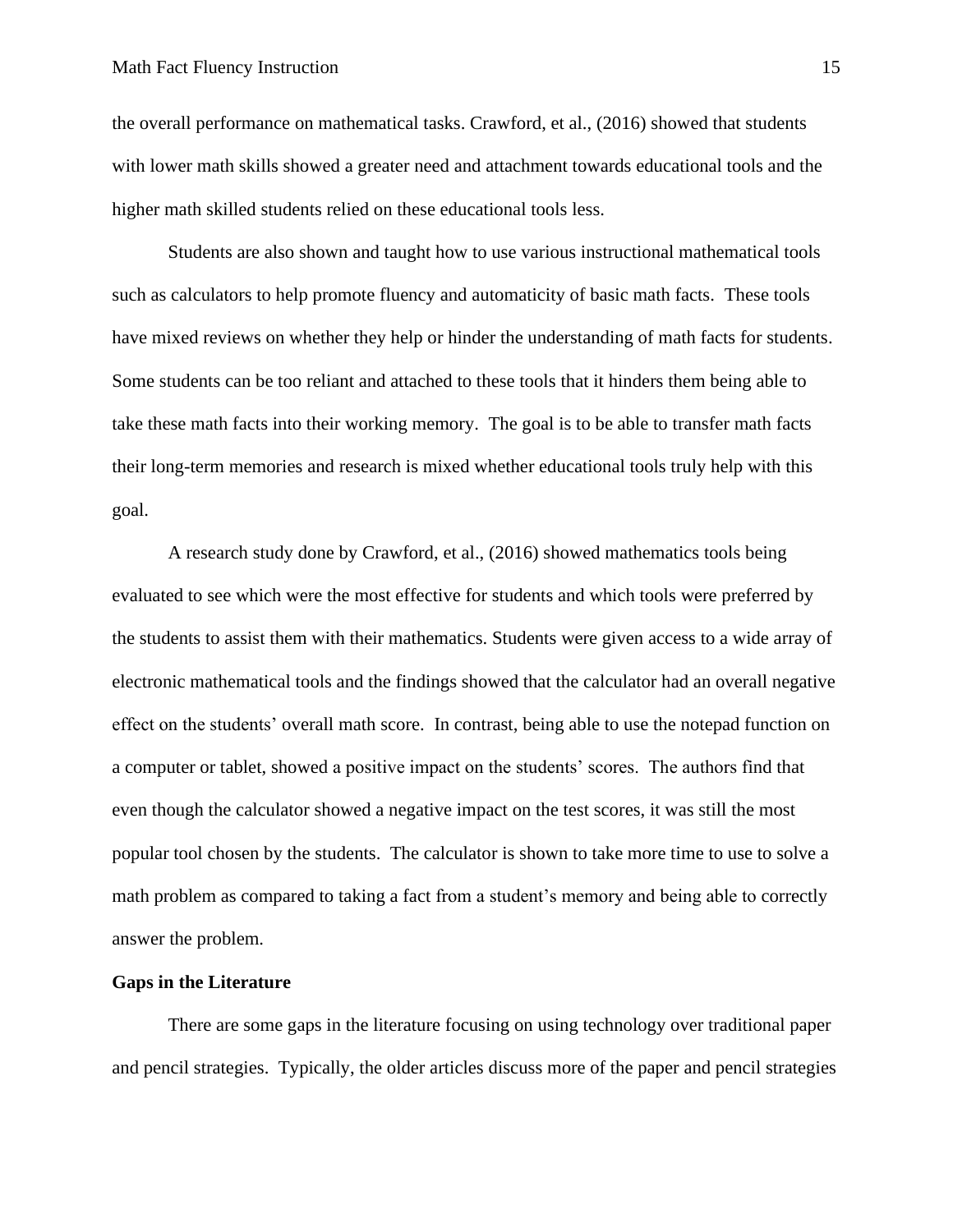which lend themselves to using more rote memorization strategies and the current articles lend themselves more to the use of technology and digital tools. Researchers and educators are not in agreement to which instructional strategies and intervention techniques are the most effective in teaching student's basic math facts fluency. "The value of students being able to access math facts in a timely manner is well established; however, approaches differ on how this is attained." (McGee, et al., 2017) Everyone agrees on the importance of teaching students basic math facts and getting the students fluent, however, there are many ways to achieve this goal.

Another gap in the literature is the lack of research for students with various backgrounds which include race and socioeconomic status. Most of the studies that focus on the importance of math facts fluency include middle-class white students. A research study done by Demir, Prado, & Booth (2015) looked at parents' socioeconomic status and the relationship this has on the students' arithmetic skills and the automaticity of basic math facts. It was shown that children with disadvantaged socioeconomic backgrounds were less likely to develop both mathematics and reading proficiency and were more likely to have a learning disability than their peers with higher socioeconomic status. (Demir, et al., 2015) There needs to more representation in the research in showing different groups of students and their ability to improve their basic math facts fluency.

#### **Conclusion**

Quality math fact education is needed for students to thrive in the future. Math facts are an important foundational skill that all students need to learn in elementary school. In the past, the United States has been behind peers in other countries in mathematics education. There has been more recent research done with effective and efficient strategies that can be used in the classroom to better assist students to gain math fact fluency. Adding in technology and digital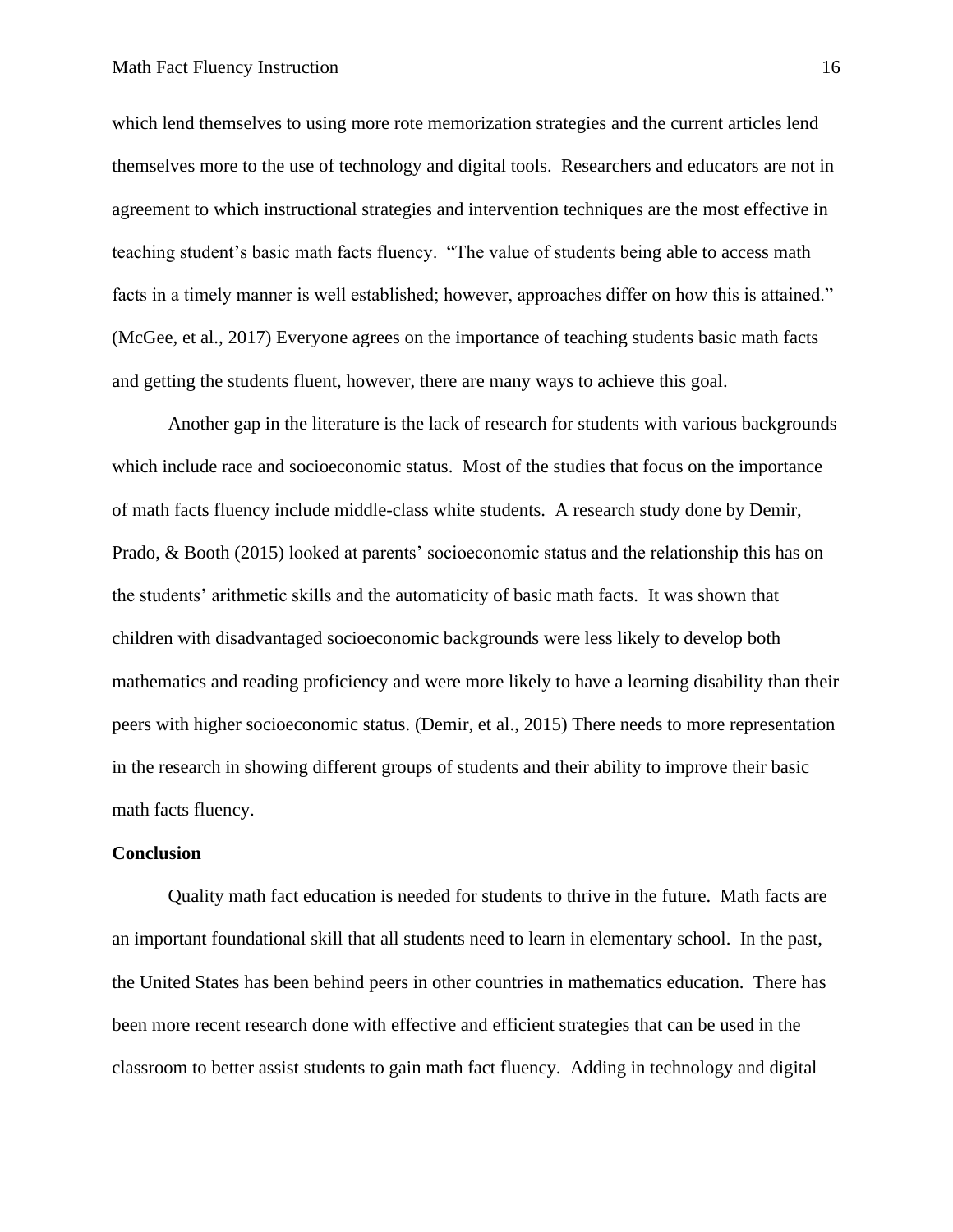tools into mathematics instruction adds motivation and more interactive activities to the math curriculum. There are numerous opportunities for future research in math fact fluency. One of the areas is the maintenance aspect of keeping the fluency in the students' memory. There has been research done on strategies that need to be completed to maintain the ability to answer a math fact both fluently and accurately.

Collectively, educators understand the importance of not only achieving math fact fluency, but also the ability of keeping it throughout their education. More research needs to be conducted on just how much maintenance is needed. Since fluency is a key building block to success with other math concepts, students need to maintain the automaticity of facts to better support them in their mathematics development. "Since basic academic skills are often needed to learn and master more advanced skills, the goal should be to remedy these deficits as quickly as possible so that students can experience more success on current and future academic objectives." (Parkhurst, et al., n.d.)

Overall, the main theme of future research should be the overall inclusivity of the participants in the studies. More intensive studies need to be done with various ethnic and socioeconomic backgrounds of students. Not a lot of the research studies include the wide array of students that are now represented in our modern school system. One strategy is not going to be a one size fits all for every student and more research needs to be completed to reach every student. More in-depth research is needed to pinpoint what is needed to make each student successful in learning their math facts.

Mathematics is important to every students' overall education and effective strategies are needed to maintain math facts to help with other mathematical concepts. Math facts lay the groundwork for future success in mathematics. Students need to be motivated and want to learn.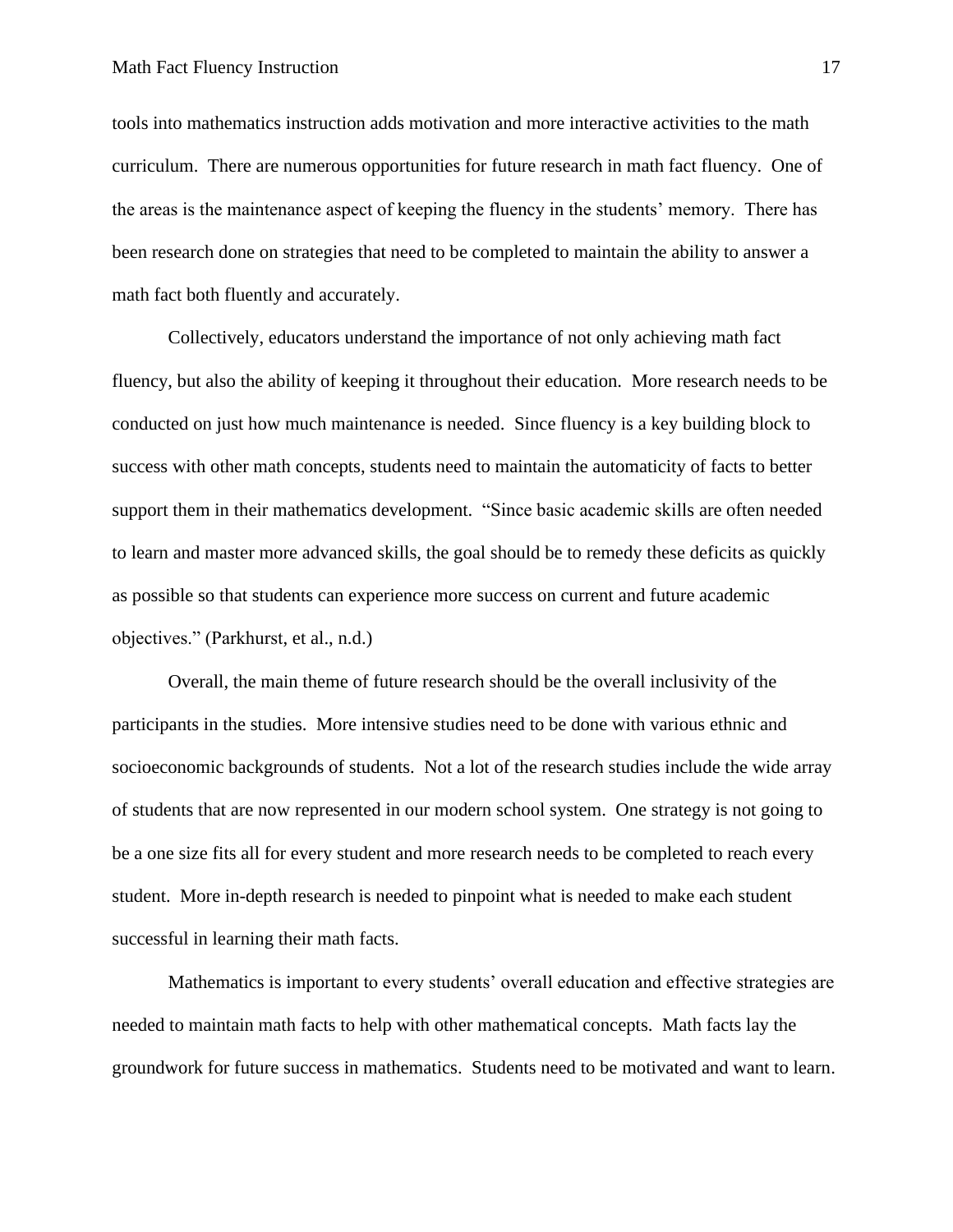Effective strategies help teachers create a more engaging environment in the mathematics classroom. Maintenance is attained with math facts when the students are automatic with their answers and can take their facts into their working memory. The goal is for students to not have to work for the answer but already have the answer available to them using their mathematical knowledge. Math facts are the building blocks for a successful mathematics education.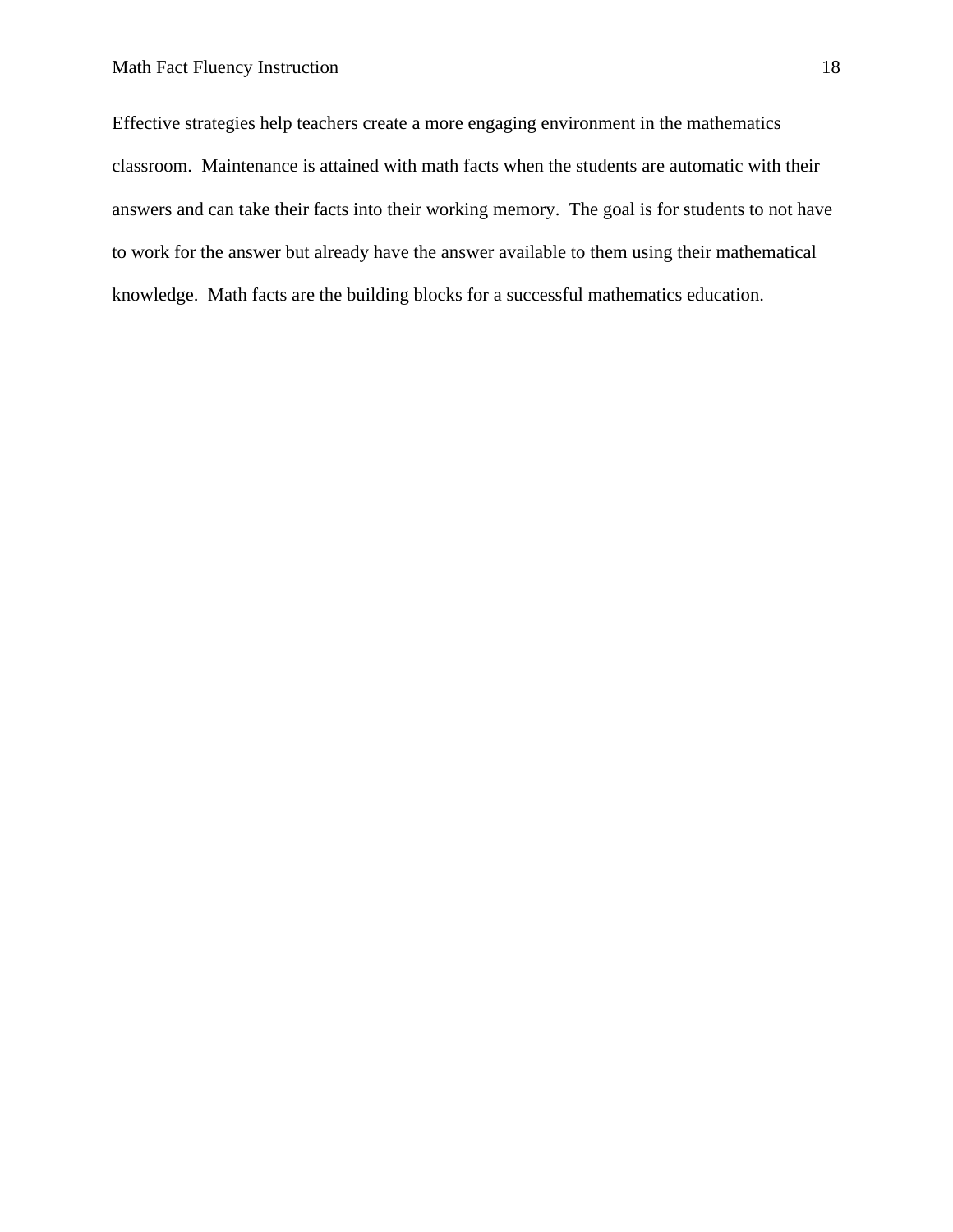#### **References**

- Adendorff, S.A., Mntunjani, L.M., and Slyepu, S.W. (2018). Foundation phase teachers use of manipulatives to teach number concepts: a critical analysis. *South African Journal of Childhood Education, 8(1)*, 1-9.
- Berrett, A. N., and Carter, N. J. (2018). Imagine math facts improves multiplication fact fluency in third-grade students. *Journal of Behavioral Education, 27(2),* 223-239.
- Brosvic, G. M., Dihoff, R.E., Epstein, M.L., and Cook, M. L. (2006). Feedback facilitates the acquisition and retention of numerical fact series by elementary school students with mathematics learning disabilities. *The Psychological Record, 56(1),* 35-54.
- Burns, M.K., Ysseldyke, J., Nelson, P. M., and Kanive, R. (2015). Number of repetitions required to retain single-digit multiplication math facts for elementary students. *School Psychology Quarterly, 30(3),* 398-405.
- Crawford, L., Higgins, K.N., Huscroft-D'Angelo, J.N., and Hall, L. (2016). Students' use of electronic support tools in mathematics. *Educational Technology Research and Development: AB 1- Monthly Publication of the Association for Educational Communications and Technology, 64(6),* 1163-1182.
- Demir Ozlem Ece, Prado Jerome, and Booth, J.R. (2015). Parental socioeconomic status and the neural basis of arithmetic: differential relations to verbal and visuo-spatial representations. *Developmental Science, 18(5),* 799-814.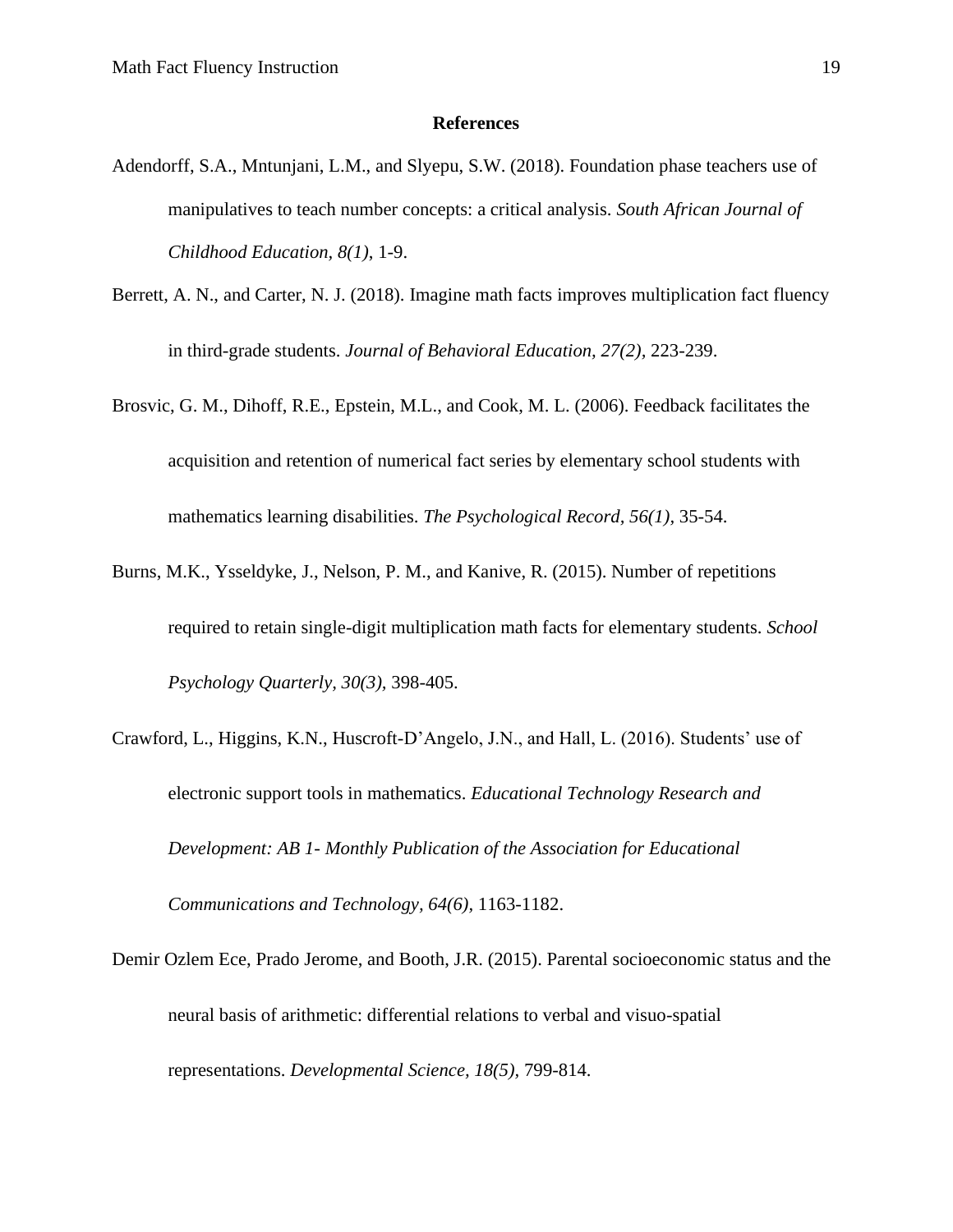- Denham Andre R. (2013). Strategy instruction and maintenance of basic multiplication facts through digital game play. *International Journal of Game-Based Learning (ljgbl), 3(2),*  36-54.
- Foster, C. (2018). Developing mathematical fluency: Comparing exercises and rich tasks. *Educational Studies in Mathematics: An International Journal, 97(2),* 121-141.
- Graven, M., and Sibanda, L. (2018). Can mathematics assessments be considered valid if learners fail to access what is asked of them? *South African Journal of Childhood Education, 8(1),* 1-12.
- Hawkins, R. O., Collins, T., Hernan, C., and Flowers, E. (2017). Using Computer-Assisted instruction to build math fact fluency: an implementation guide. *Intervention in School and Clinic, 52(3),* 141-147.
- Kiili K., Ketamo, H., Kowisto, A., and Finn, E. (2014). Studying the user experience of a tabletbased math game. *International Journal of Game-Based Learning (ljabl), 4(1),* 60-77.
- Lonnemann, J., Linkersdorfer, J. Hasselhorn, M., and Lindberg, S. (2013). Developmental changes in the association between approximate number representations and addition skills in elementary school children. *Frontiers in Psychology,4,* 783-783.
- Liu, A. S., Kallai, A.Y., Schunn, C.D., and Fiez, J.A. (2015). Using mental computation training to improve complex mathematical performance. *Instructional Science, 43(4),* 463-485.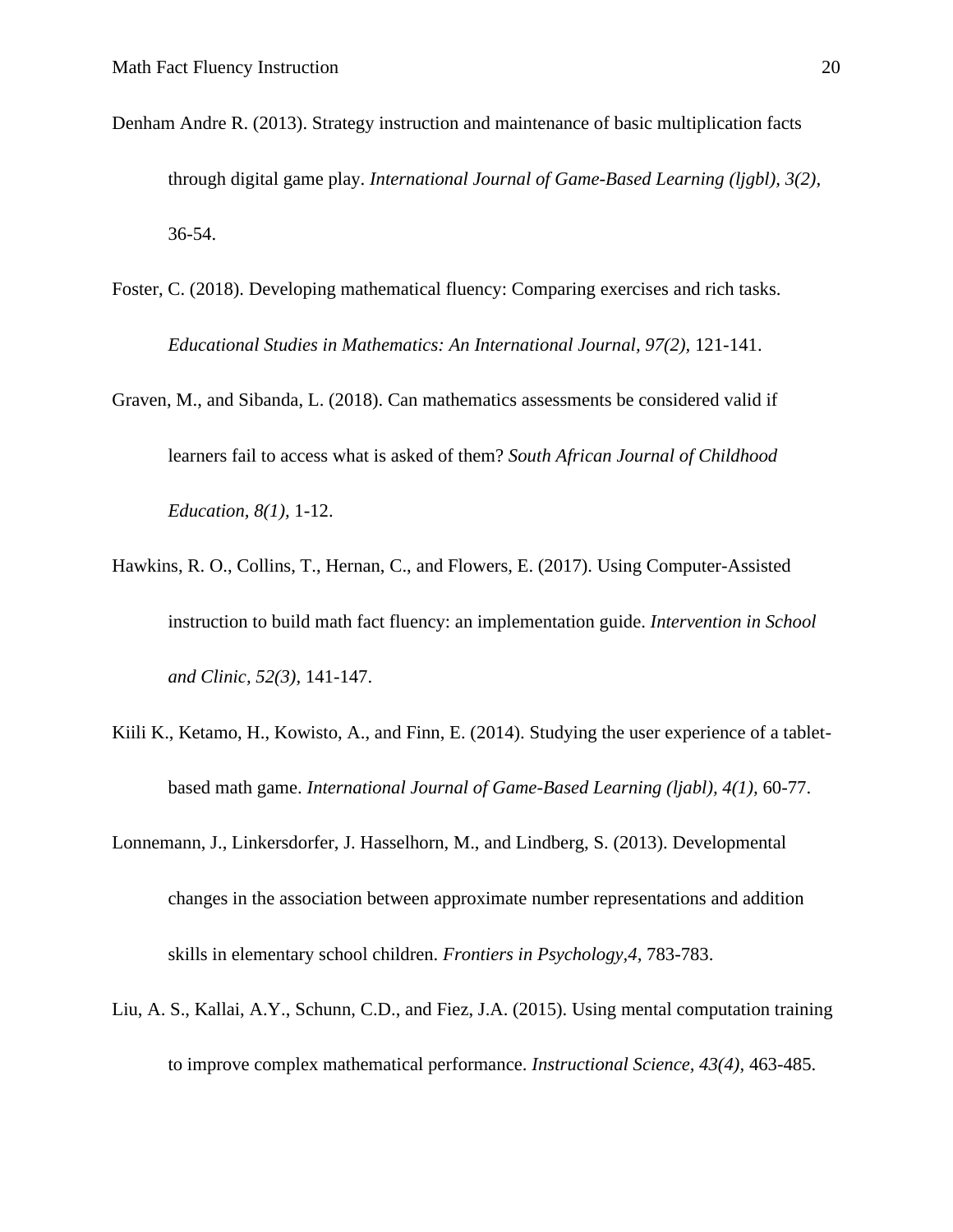- Ma, V. J., and Ma, X. (2014). A comparative analysis of the relationship between learning styles and mathematics performance. *International Journal of Stem Education, 1(1),* 1-13.
- Maas, H. L. J., and Nyamsuren, E. (2017). Cognitive analysis of educational games: the number game. *Topics in Cognitive Science, 9(2),* 395-412.
- Martin, R.J., Codding, R.S., Collier-Meek, M.A., Gould, K.M., Defouw, E.R, and Volpe, R. J. (2019). Examination of a parent-mediated detect, practice, and repair procedure to improve math fact fluency. *School Psychology Review, 48(4),* 293-308.
- McGee, D., Richardson, P., Brewer, M., Gonulates, F., Hodgson, T., and Weinel, R. (2017). A districtwide study of automaticity when included in concept-based elementary school mathematics instruction. *School Science and Mathematics, 117(6),* 259-268.
- McTiernan, A. Holloway, J., Healy, O., and Hogan, M. (2016). A randomized controlled trial of the Morningside math facts curriculum on fluency, stability, endurance, and application outcomes. *Journal of Behavioral Education, 25(1),* 49-68.
- Mononen, R., and Aunio, P. (2016). Counting Skills intervention for low-performing first graders: original research. *South African Journal of Childhood Education, 6(1),* 1-9.
- Musti-Rao, S., Lynch, T.L., and Plati, E. (2015). Training for fluency and generalization of math facts using technology. Departments. *Intervention in School and Clinic, 51(2),* 112-117.

Musti-Rao, S., and Plati, E. (2015). Comparing two class wide interventions: implications of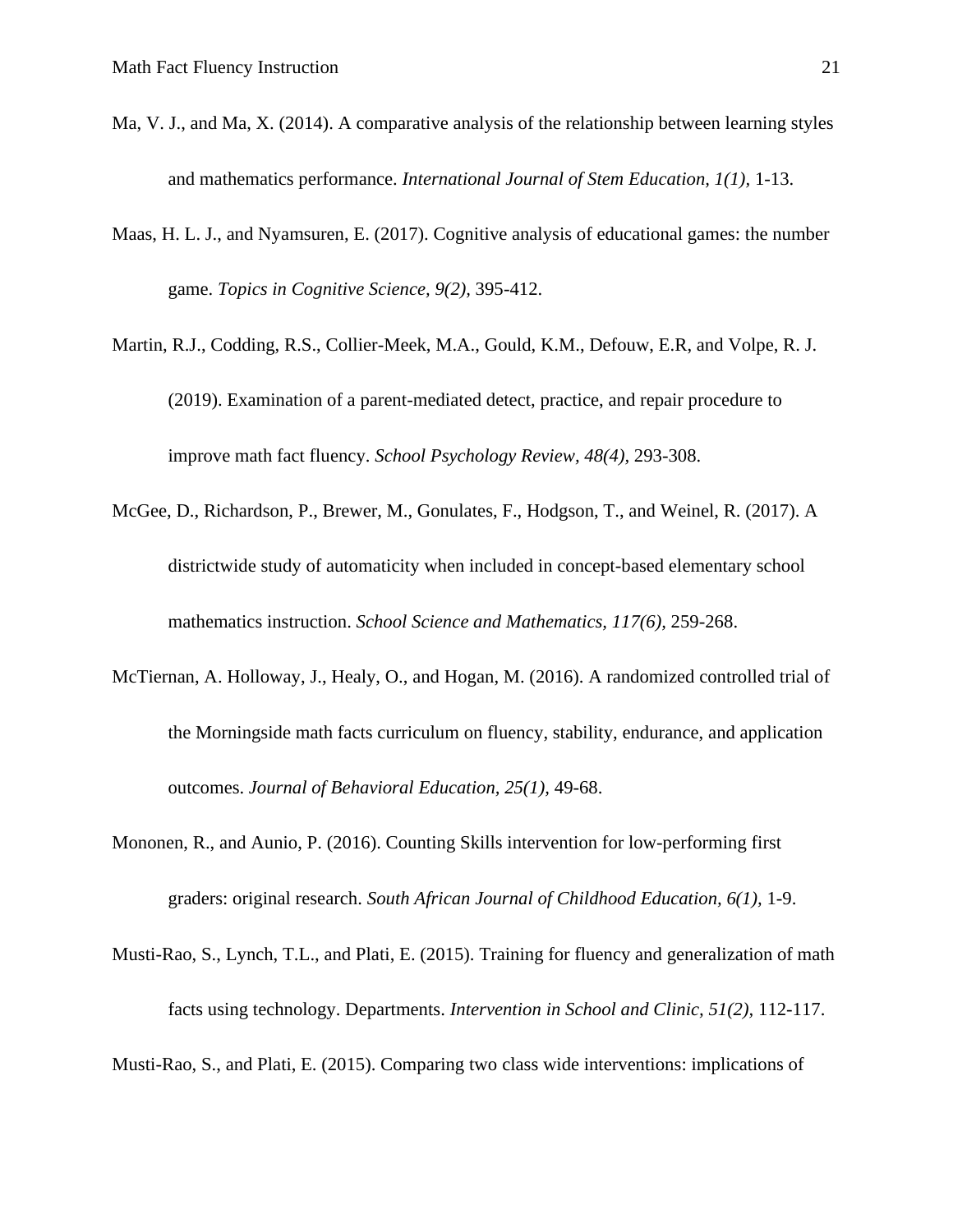using technology for increasing multiplication fact fluency. *Journal of Behavioral Education. 24(4),* 418-437.

- Parkhurst, J., Skinner, C. H., Yaw, J., Poncy, B., Adcock, W., and Luna, E. Efficient class-wide remediation: Using technology to identify idiosyncratic math facts for additional automaticity drills. *International Journal of Behavioral Consultation and Therapy, 6(2),*  111-123.
- Poncy, B, C., Duhon, G. J., Lee, S, B., and Key, A. (2010). Evaluation of techniques to promote generalization with basic math fact skills. *Journal of Behavioral Education, 19(1),* 76-92.
- Rai, D., and Beck, J.E. (2012). Math learning environment with game-like environment with game-like elements: an experimental framework. *International Journal of Game-Based Learning (ijgbl), 2(2),* 90-110.
- Rave, K., and Golightly, A.F. (2014). The effectiveness of the rocket math program for improving basic multiplication fact fluency in fifth grade students: a case study. *Education, 134(4),* 537-547.
- Rich, S.E.H., Duhon, G.J. and Reynolds, J. (2017). Improving the generalization of computerbased math fluency building through the use of sufficient stimulus exemplars. *Journal of Behavioral Education, 26(2),* 123-136.

Singer-Dudek, J., and Greer, R.P. (2005). A long-term analysis of the relationship between